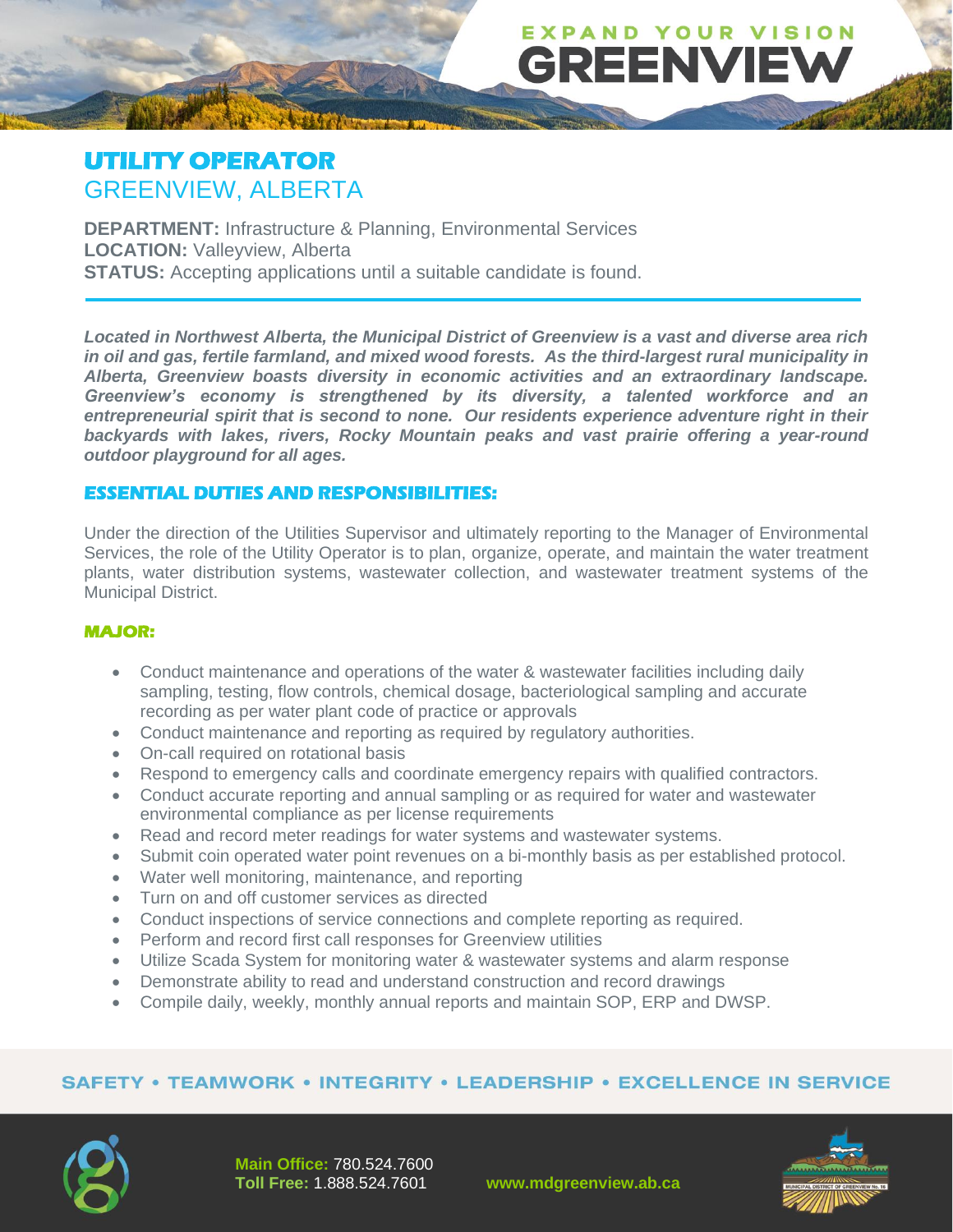# **EXPAND YOUR VISION GREENVIEW**

### **QUALIFICATIONS / EDUCATION / EXPERIENCE:**

- Grade 12 Diploma
- Post-secondary education or training in water and wastewater treatment preferred
- Preferred that the applicant holds Level II Certification in Water & Wastewater all disciplines; however, previous experience will be considered, without certification
- Must be willing to become certified in a timely manner (12 to 18 months)
- Must possess and maintain a minimum of Class 5 Driver's License unrestricted
- Safety tickets are an asset and/or will be required within timely manner, if not current.
- Extensive travel may be required
- Other duties as required by the Supervisor or Manager of Environmental Services.

#### **SKILLS REQUIRED:**

- Must be able to perform duties to a high degree of quality, accuracy, timeliness, and precision
- Effective communication skills and an ability to understand oral and written instructions
- Proficiency in the use of Microsoft Office, including Outlook, Word, and Excel
- Ability to work accurately with mathematics daily, including percentages, calculating dosages and dilutions
- Above average critical thinking, troubleshooting, and problem-solving skills
- Ability to represent the Municipal District professionally at all times with co-workers, management, council members, and the public
- Ability to use common power and hand tools as required
- Ability to maintain confidentiality in all matters related to employment
- Self-motivated and able to work with minimal supervision

#### **WORKING CONDITIONS AND PHYSICAL ENVIRONMENT:**

- Moderate amounts of physical effort including bending, lifting, and walking
- Extensive periods of sitting and standing
- Safe operation and use of vehicles. Driver's abstract required annually
- Daily work in an outdoor environment with extreme temperature conditions including heat, cold, dry, moisture, dirt, and dust
- Regular exposure to wildlife, bees, mosquitos, and other insects
- Regular exposure to Confined Spaces and other potentially hazardous environments.
- Regular exposure to working in elevated areas
- Subject to potential cuts, scrapes, falls, burns, and blows
- Subject to working around hazards that are consistent with working on or alongside highways.
- Normal workday consists of 7.5 at various shifts throughout the 24-hour day
- Occasional paid overtime may be required
- On-call as assigned

#### **HEALTH & SAFETY:**

• **All employees of the Municipal District are governed by and must be compliant with the Municipal District Occupational Health and Safety Policy.**

#### **SAFETY • TEAMWORK • INTEGRITY • LEADERSHIP • EXCELLENCE IN SERVICE**